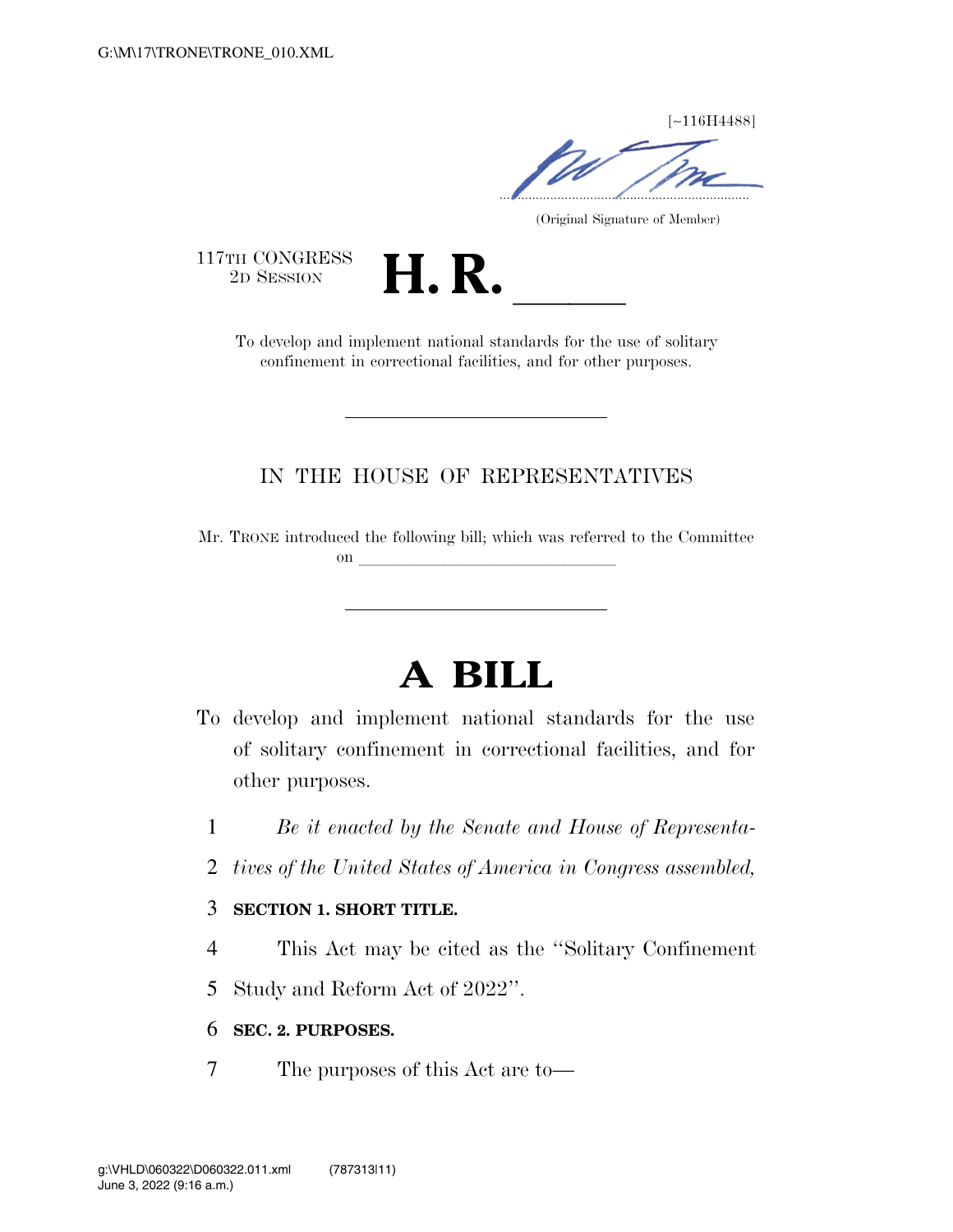$\mathfrak{D}$ 

 (1) develop and implement national standards for the use of solitary confinement to ensure that it is used infrequently and only under extreme cir- cumstances; (2) establish a more humane and constitu- tionally sound practice of segregated detention or solitary confinement in correctional facilities; (3) accelerate the development of best practices and make reforming solitary confinement a top pri- ority in each correctional facility at the Federal and State levels; (4) increase the available data and information on the incidence of solitary confinement, con- sequently improving the management and adminis- tration of correctional facilities; (5) standardize the definitions used for col- lecting data on the incidence of solitary confinement; (6) increase the accountability of correctional facility officials who fail to design and implement humane and constitutionally sound solitary confine-ment practices;

 (7) protect the Eighth and Fourteenth Amend- ment rights of incarcerated individuals at correc-tional facilities; and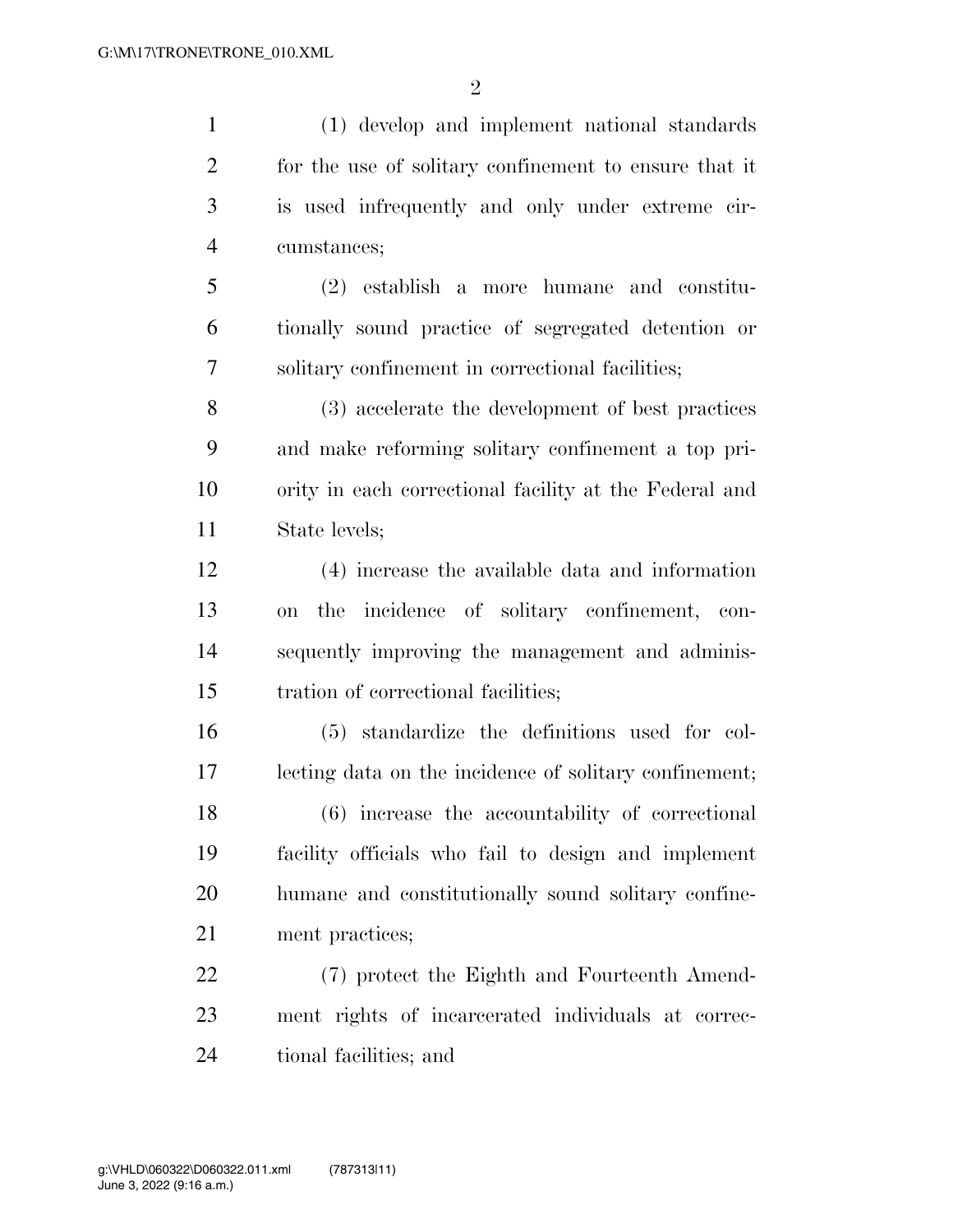| $\mathbf{1}$   | (8) reduce the costs that solitary confinement           |
|----------------|----------------------------------------------------------|
| $\overline{2}$ | imposes on interstate commerce.                          |
| 3              | SEC. 3. NATIONAL SOLITARY CONFINEMENT STUDY AND          |
| $\overline{4}$ | REFORM COMMISSION.                                       |
| 5              | (a) ESTABLISHMENT.—There is established a com-           |
| 6              | mission to be known as the National Solitary Confinement |
| 7              | Study and Reform Commission.                             |
| 8              | $(b)$ MEMBERS.—                                          |
| 9              | (1) IN GENERAL.—The Commission shall be                  |
| 10             | composed of 9 members, of whom—                          |
| 11             | $(A)$ 3 shall be appointed by the President;             |
| 12             | (B) 2 shall be appointed by the Speaker of               |
| 13             | the House of Representatives, unless the Speak-          |
| 14             | er is of the same party as the President, in             |
| 15             | which case 1 shall be appointed by the Speaker           |
| 16             | of the House of Representatives and 1 shall be           |
| 17             | appointed by the minority leader of the House            |
| 18             | of Representatives;                                      |
| 19             | $(C)$ 1 shall be appointed by the minority               |
| 20             | leader of the House of Representatives (in addi-         |
| 21             | tion to any appointment made under subpara-              |
| 22             | graph(B);                                                |
| 23             | $(D)$ 2 shall be appointed by the majority               |
| 24             | leader of the Senate, unless the majority leader         |
| 25             | is of the same party as the President, in which          |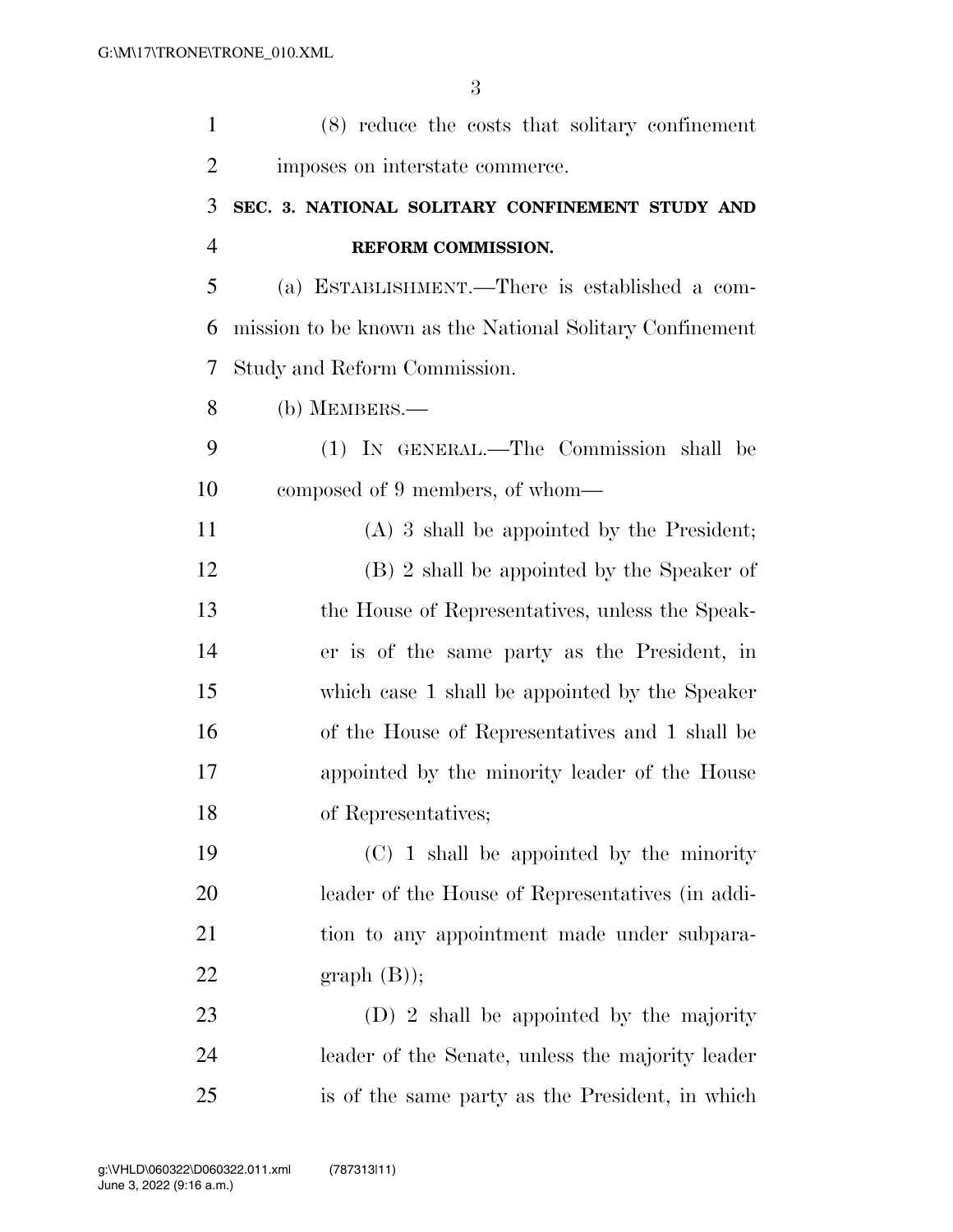| $\mathbf{1}$   | case 1 shall be appointed by the majority leader       |
|----------------|--------------------------------------------------------|
| $\overline{2}$ | of the Senate and 1 shall be appointed by the          |
| 3              | minority leader of the Senate; and                     |
| $\overline{4}$ | $(E)$ 1 shall be appointed by the minority             |
| 5              | leader of the Senate (in addition to any ap-           |
| 6              | pointment made under subparagraph (D).                 |
| 7              | (2) PERSONS ELIGIBLE.—Each member of the               |
| 8              | Commission shall be an individual who has knowl-       |
| 9              | edge or expertise in matters to be studied by the      |
| 10             | Commission. Not less than three members of the         |
| 11             | Commission shall be individuals who have been in-      |
| 12             | carcerated or have had an incarcerated family mem-     |
| 13             | ber.                                                   |
| 14             | (3) CONSULTATION REQUIRED.—The President,              |
| 15             | the Speaker, and the minority leader of the House      |
| 16             | of Representatives, and the majority leader and mi-    |
| 17             | nority leader of the Senate shall consult with one an- |
| 18             | other prior to the appointment of the members of       |
| 19             | the Commission to achieve, to the maximum extent       |
| 20             | possible, fair and equitable representation of various |
| 21             | points of view with respect to the matters to be       |
| 22             | studied by the Commission.                             |
| 23             | (4) TERM.—Each member shall be appointed               |

for the life of the Commission.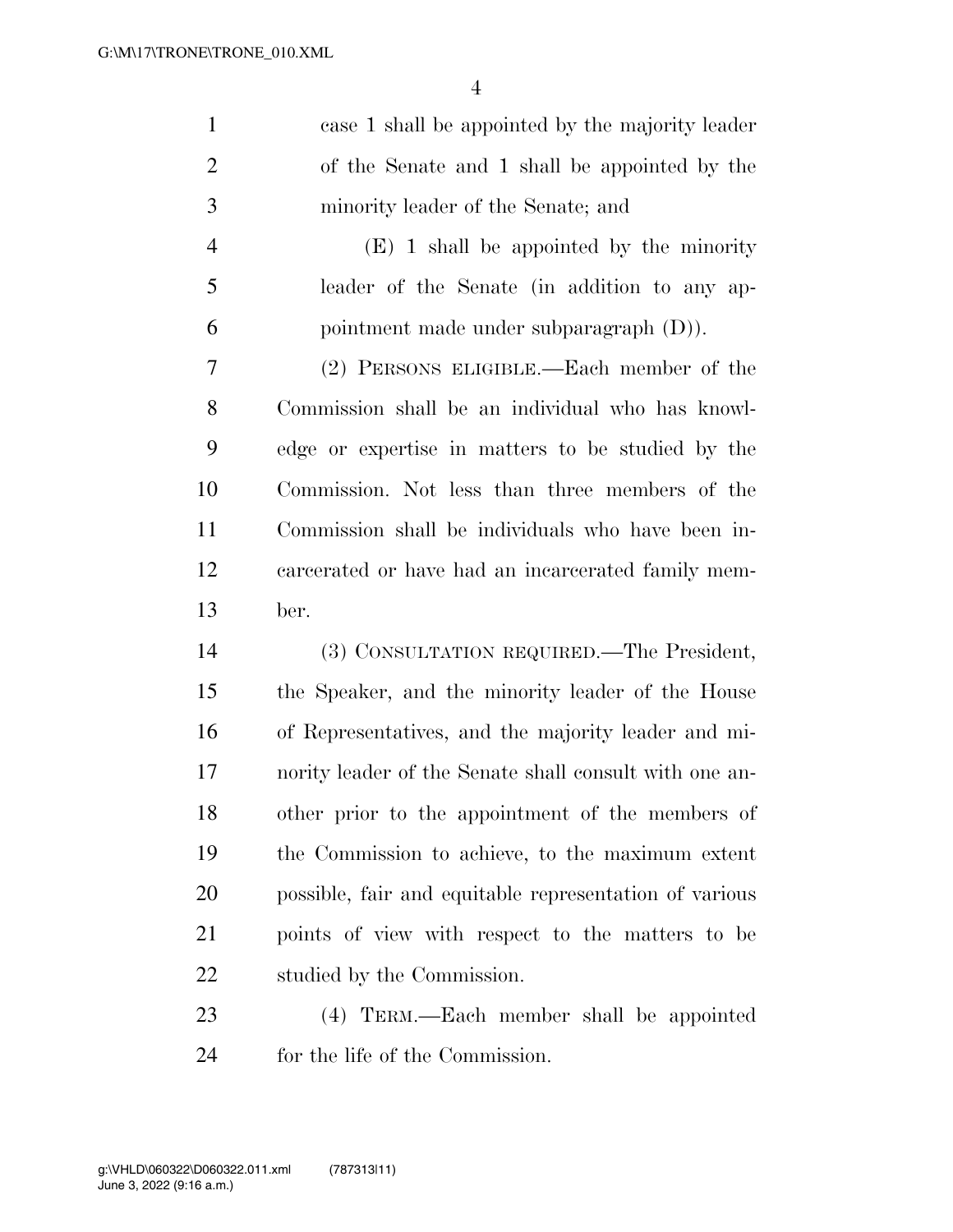(5) TIME FOR INITIAL APPOINTMENTS.—The appointment of the members shall be made not later than 180 days after the date of enactment of this Act. (6) VACANCIES.—A vacancy in the Commission

 shall be filled in the manner in which the original appointment was made, and shall be made not later 8 than 60 days after the date on which the vacancy occurred.

(c) OPERATION.—

 (1) CHAIRPERSON.—Not later than 15 days after appointments of all the members are made, the President shall appoint a chairperson for the Com-mission from among its members.

 (2) MEETINGS.—The Commission shall meet at the call of the chairperson. The initial meeting of the Commission shall take place not later than 30 days after the initial appointment of the members is com-pleted.

 (3) QUORUM.—A majority of the members of the Commission shall constitute a quorum to con- duct business, but the Commission may establish a lesser quorum for conducting hearings scheduled by the Commission.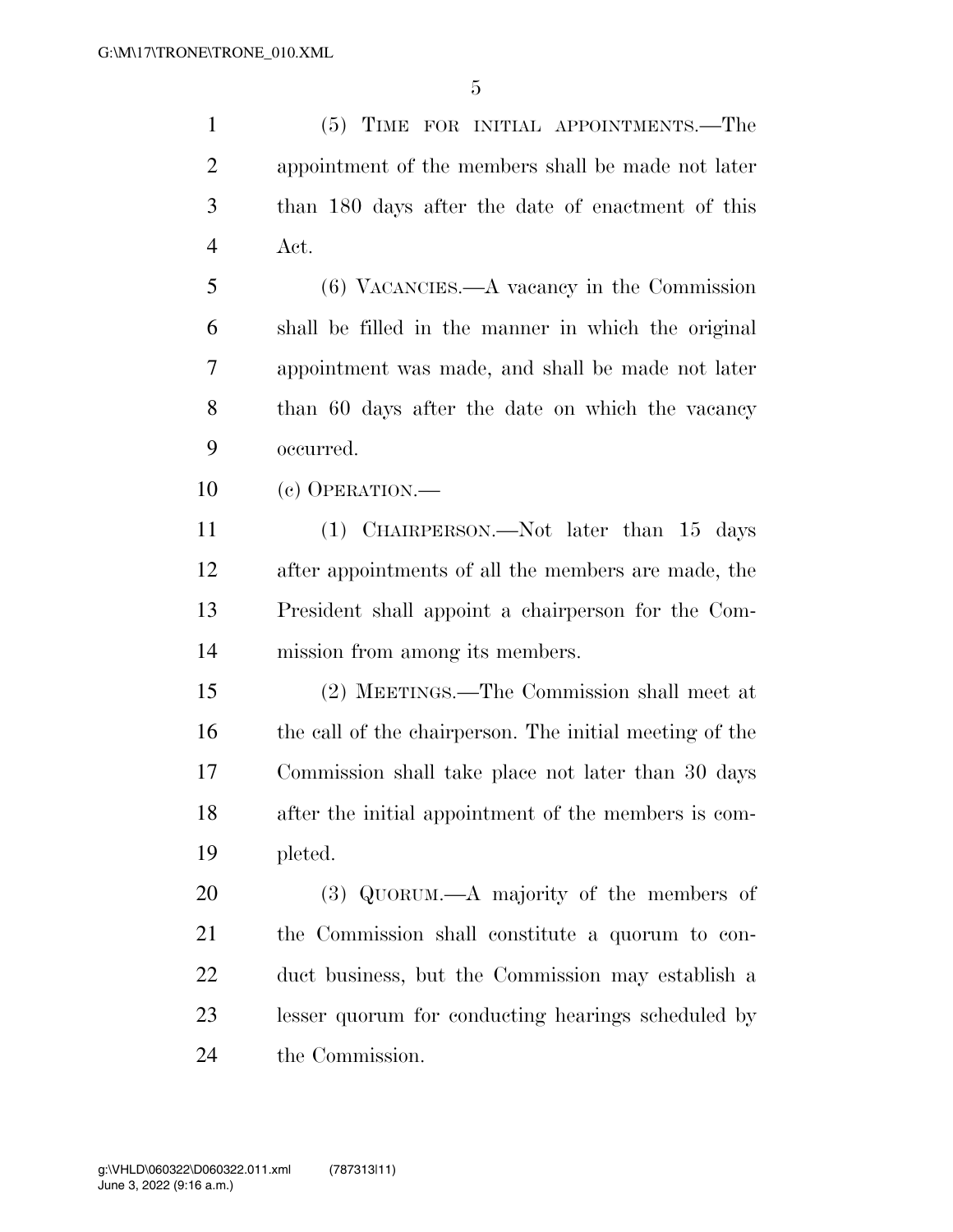| $\mathbf{1}$   | (4) RULES.—The Commission may establish by              |
|----------------|---------------------------------------------------------|
| $\overline{2}$ | majority vote any other rules for the conduct of        |
| 3              | Commission business, if such rules are not incon-       |
| $\overline{4}$ | sistent with this Act or other applicable law.          |
| 5              | (d) COMPREHENSIVE STUDY OF THE IMPACTS OF               |
| 6              | SOLITARY CONFINEMENT.                                   |
| 7              | (1) IN GENERAL.—The Commission shall carry              |
| 8              | out a comprehensive legal and factual study of the      |
| 9              | penological, physical, mental, medical, social, fiscal, |
| 10             | and economic impacts of solitary confinement in the     |
| 11             | United States on—                                       |
| 12             | (A) Federal, State, and local governments;              |
| 13             | and                                                     |
| 14             | (B) communities and social institutions                 |
| 15             | generally, including individuals, families, and         |
| 16             | businesses within such communities and social           |
| 17             | institutions.                                           |
| 18             | (2) MATTERS INCLUDED.—The study under                   |
| 19             | paragraph $(1)$ shall include—                          |
| 20             | (A) a review of existing Federal, State,                |
| 21             | and local government policies and practices with        |
| 22             | respect to the extent and duration of the use of        |
| 23             | solitary confinement;                                   |
| 24             | (B) an assessment of the relationship be-               |
| 25             | tween solitary confinement and correctional fa-         |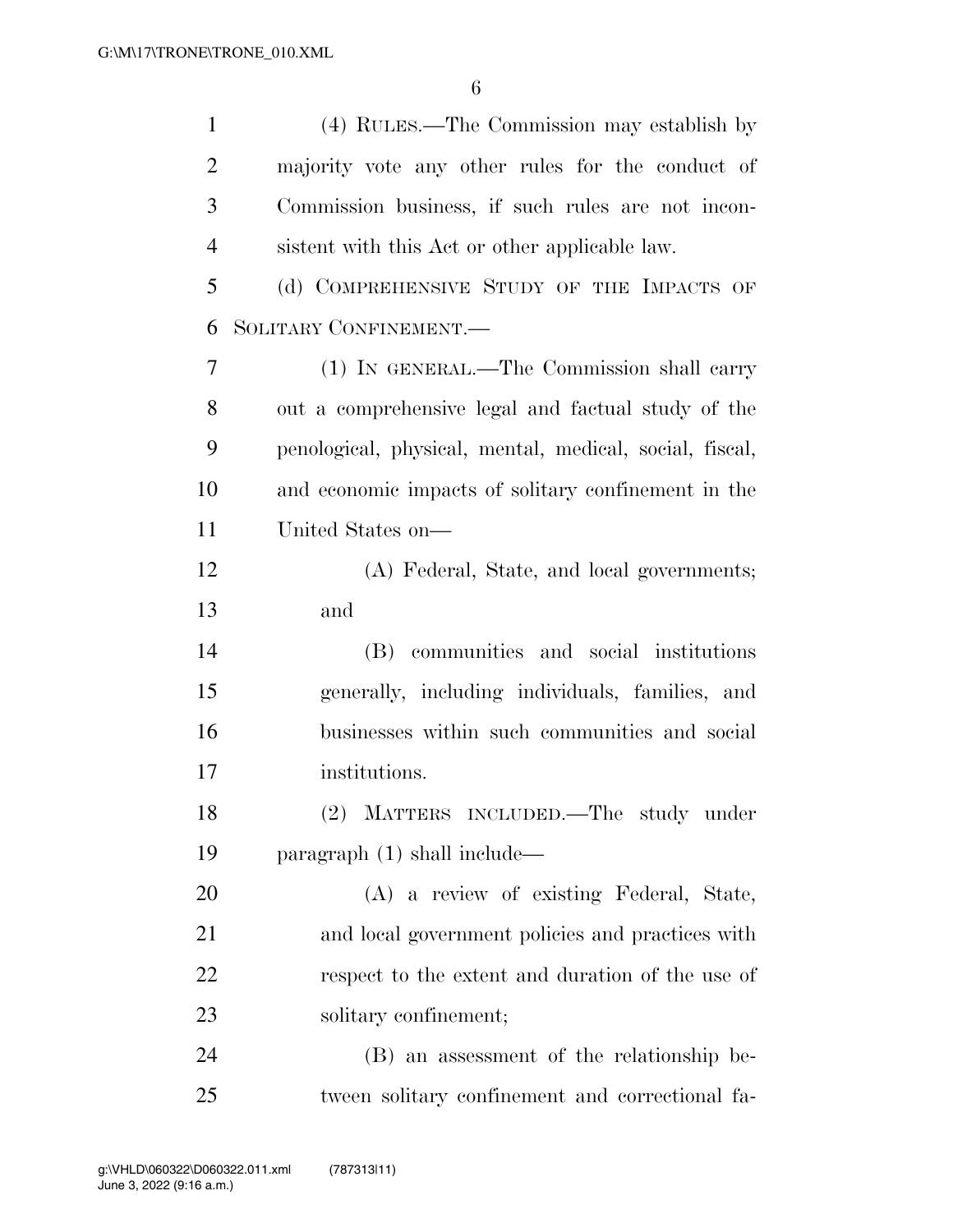| $\mathbf{1}$   | cility conditions, and existing monitoring, regu- |
|----------------|---------------------------------------------------|
| $\overline{2}$ | latory, and enforcement practices;                |
| 3              | (C) an assessment of the characteristics of       |
| $\overline{4}$ | incarcerated individuals and juvenile detainees   |
| 5              | most likely to be referred to solitary confine-   |
| 6              | ment and the effectiveness of various types of    |
| 7              | treatment or programs to reduce such likeli-      |
| 8              | hood;                                             |
| 9              | (D) an assessment of the impacts of soli-         |
| 10             | tary confinement on individuals, families, social |
| 11             | institutions, and the economy generally;          |
| 12             | (E) an identification of additional scientific    |
| 13             | and social science research needed on the preva-  |
| 14             | lence of solitary confinement in correctional fa- |
| 15             | cilities as well as a full assessment of existing |
| 16             | literature;                                       |
| 17             | (F) an assessment of the general relation-        |
| 18             | ship between solitary confinement and mental      |
| 19             | and physical illness;                             |
| 20             | (G) an assessment of the relationship be-         |
| 21             | tween solitary confinement and levels of train-   |
| 22             | ing, supervision, and discipline of the staff of  |
| 23             | correctional facilities; and                      |
| 24             | (H) an assessment of existing Federal and         |
| 25             | State systems for collecting and reporting the    |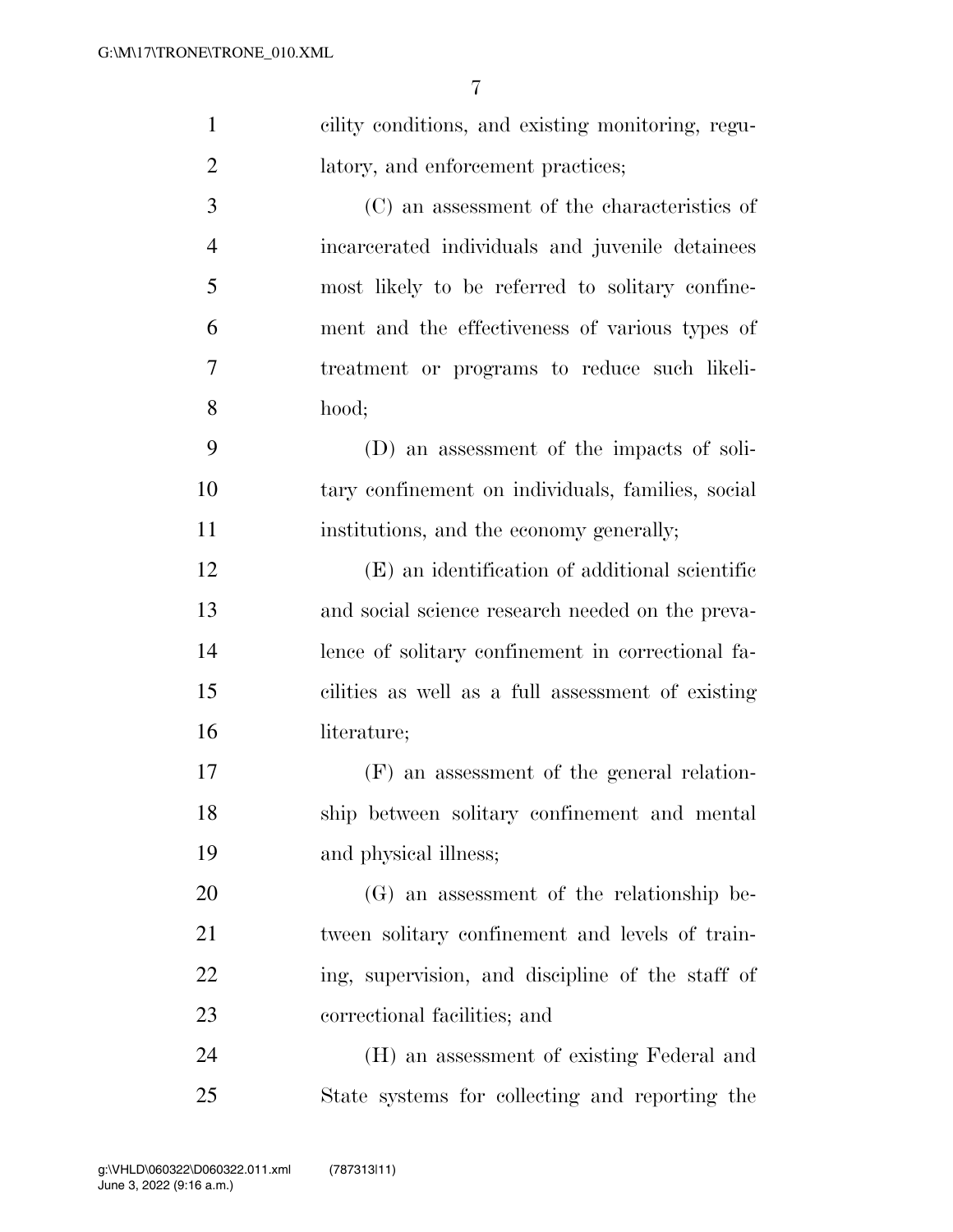| 1              | number and duration of solitary confinement       |
|----------------|---------------------------------------------------|
| $\overline{2}$ | incidents in correctional facilities nationwide.  |
| 3              | $(3)$ REPORT.—                                    |
| $\overline{4}$ | (A) DISTRIBUTION.—Not later than one              |
| 5              | year after the date of the initial meeting of the |
| 6              | Commission, the Commission shall submit a re-     |
| 7              | port on the study carried out under this sub-     |
| 8              | section to-                                       |
| 9              | (i) the President;                                |
| 10             | (ii) the Congress;                                |
| 11             | (iii) the Attorney General of the                 |
| 12             | United States;                                    |
| 13             | (iv) the Secretary of Health<br>and               |
| 14             | Human Services;                                   |
| 15             | (v) the Director of the Federal Bu-               |
| 16             | reau of Prisons;                                  |
| 17             | (vi) the Administrator of the Office of           |
| 18             | Juvenile Justice and Delinquency Preven-          |
| 19             | tion;                                             |
| 20             | (vii) the chief executive of each State;          |
| 21             | and                                               |
| 22             | (viii) the head of the department of              |
| 23             | corrections of each State.                        |
| 24             | (B) CONTENTS.—The report under sub-               |
| 25             | paragraph $(A)$ shall include—                    |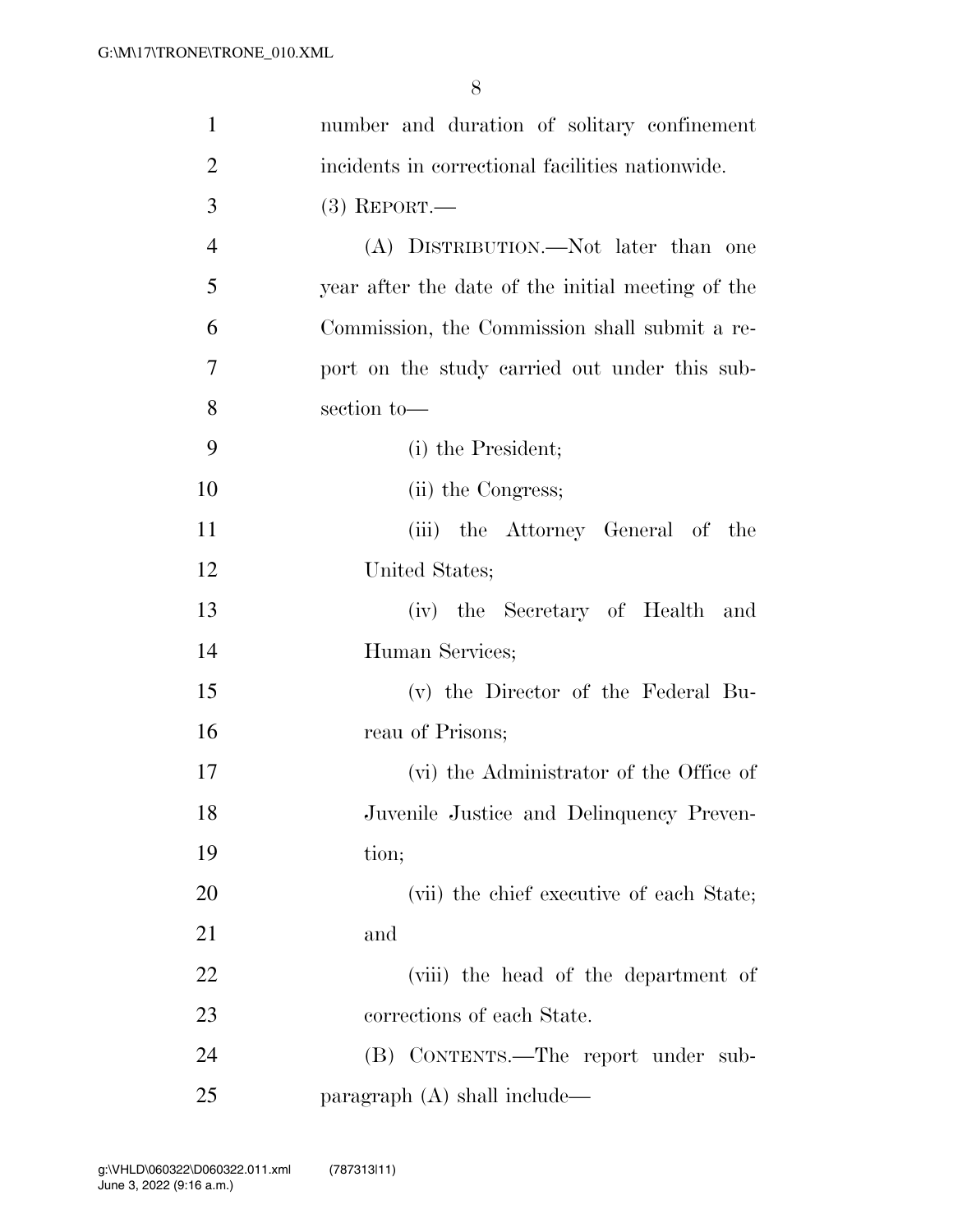| $\mathbf{1}$   | (i) the findings and conclusions of the               |
|----------------|-------------------------------------------------------|
| $\overline{2}$ | Commission;                                           |
| 3              | (ii) the recommended national stand-                  |
| $\overline{4}$ | ards for reducing the use of solitary con-            |
| 5              | finement described in subsection (e); and             |
| 6              | (iii) a summary of the materials relied               |
| 7              | on by the Commission in the preparation               |
| 8              | of the report.                                        |
| 9              | (e) RECOMMENDATIONS.                                  |
| 10             | $(1)$ IN GENERAL.—As part of the report sub-          |
| 11             | mitted under subsection $(d)(3)$ , the Commission     |
| 12             | shall provide the Attorney General and the Secretary  |
| 13             | of Health and Human Services with recommended         |
| 14             | national standards for significantly reducing the use |
| 15             | of solitary confinement in correctional facilities.   |
| 16             | MATTERS INCLUDED.—The information<br>(2)              |
| 17             | provided under paragraph (1) shall include rec-       |
| 18             | ommended national standards relating to-              |
| 19             | (A) how authorities can progress toward               |
| 20             | significantly limiting the utilization of solitary    |
| 21             | confinement so that an incarcerated individual        |
| 22             | may be placed in solitary confinement only            |
| 23             | under extreme emergency circumstances, as a           |
| 24             | last resort, for as short a time as possible, sub-    |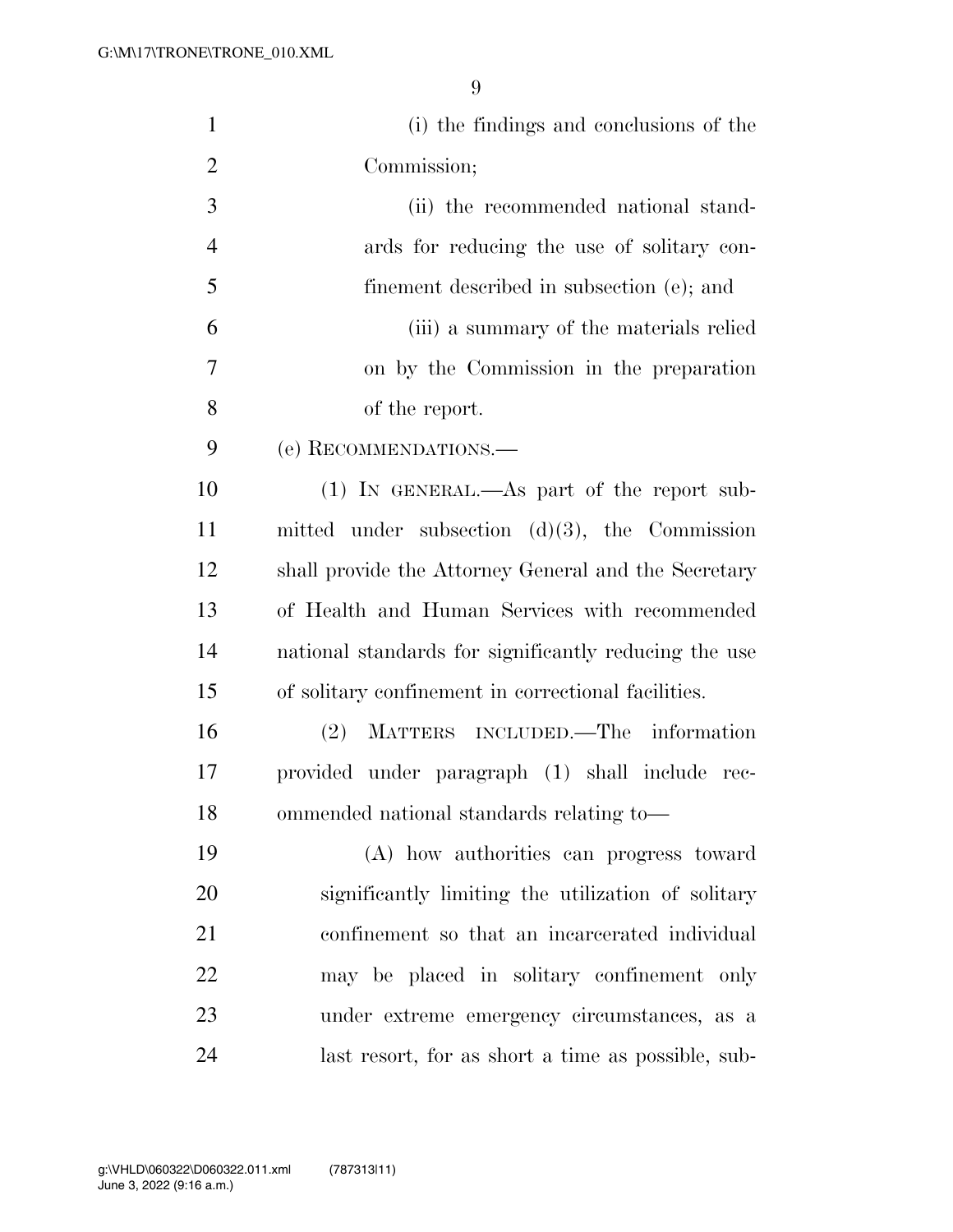ject to independent review, and pursuant to the authorization of a competent authority;

 (B) methods that can be employed to en- sure that the duration of solitary confinement of an incarcerated individual at an institution can be limited to hours at a time for purposes of emergency de-escalation, except that if the head of a correctional facility makes an individ- ualized determination that the incarcerated in- dividual cannot be safely returned to the gen- eral population, the head of the correctional fa- cility may continue to segregate the incarcer- ated individual from the general population without the use of solitary confinement, while ensuring that the incarcerated individual has access to the type and hours of out-of-cell con- gregate programming, activities, and engage- ment comparable to the general population, in accordance with best practices and model pro- grams for improving people's well-being and re- ducing violence in youth and adult correctional settings, non-correctional settings, and other mental health settings, and in accordance with the United Nations Standard Minimum Rules on the Treatment of Prisoners;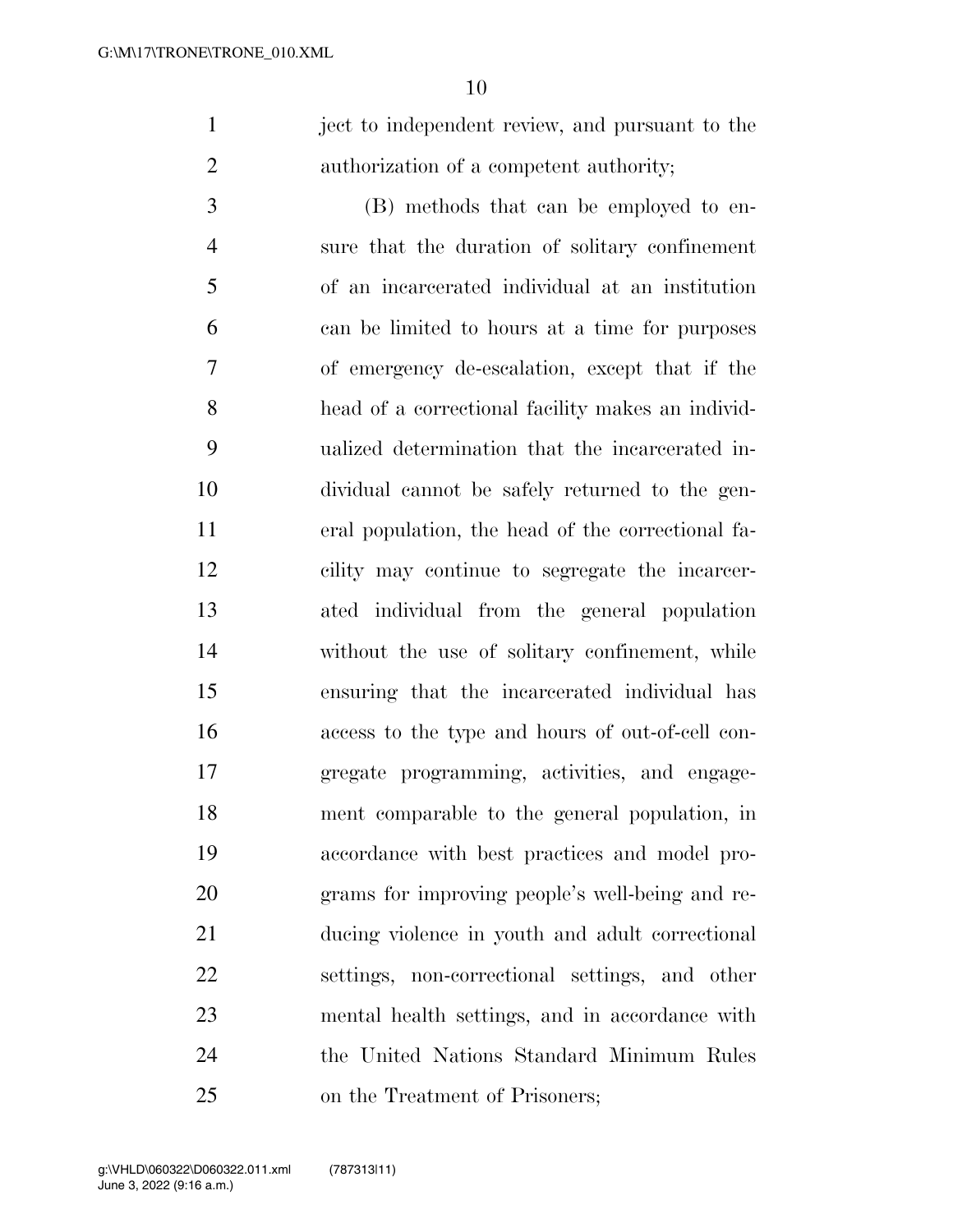(C) ensuring that prior to being classified, assigned, or subject to long-term segregation, an incarcerated individual shall be entitled to a meaningful hearing on the reason for and dura-5 tion of the confinement and have access to legal counsel for such hearings;

 (D) ensuring that indefinite sentencing of an incarcerated individual to long-term segrega- tion will not be allowed and that the incarcer- ated individual will be afforded a meaningful re- view of the segregation at least once every 30 days that the incarcerated individual remains in segregation and that correctional facility offi- cials must record and provide a transcript of the review proceedings for the incarcerated indi- vidual under review to the incarcerated indi-vidual or the incarcerated individual's designee;

 (E) ensuring that correctional facility offi- cials design and implement programming that allows incarcerated individuals subject to long- term segregation to earn placement in less re-strictive housing through positive behavior;

 (F) ensuring that protective custody and other custody designations designed to protect vulnerable incarcerated individuals, regardless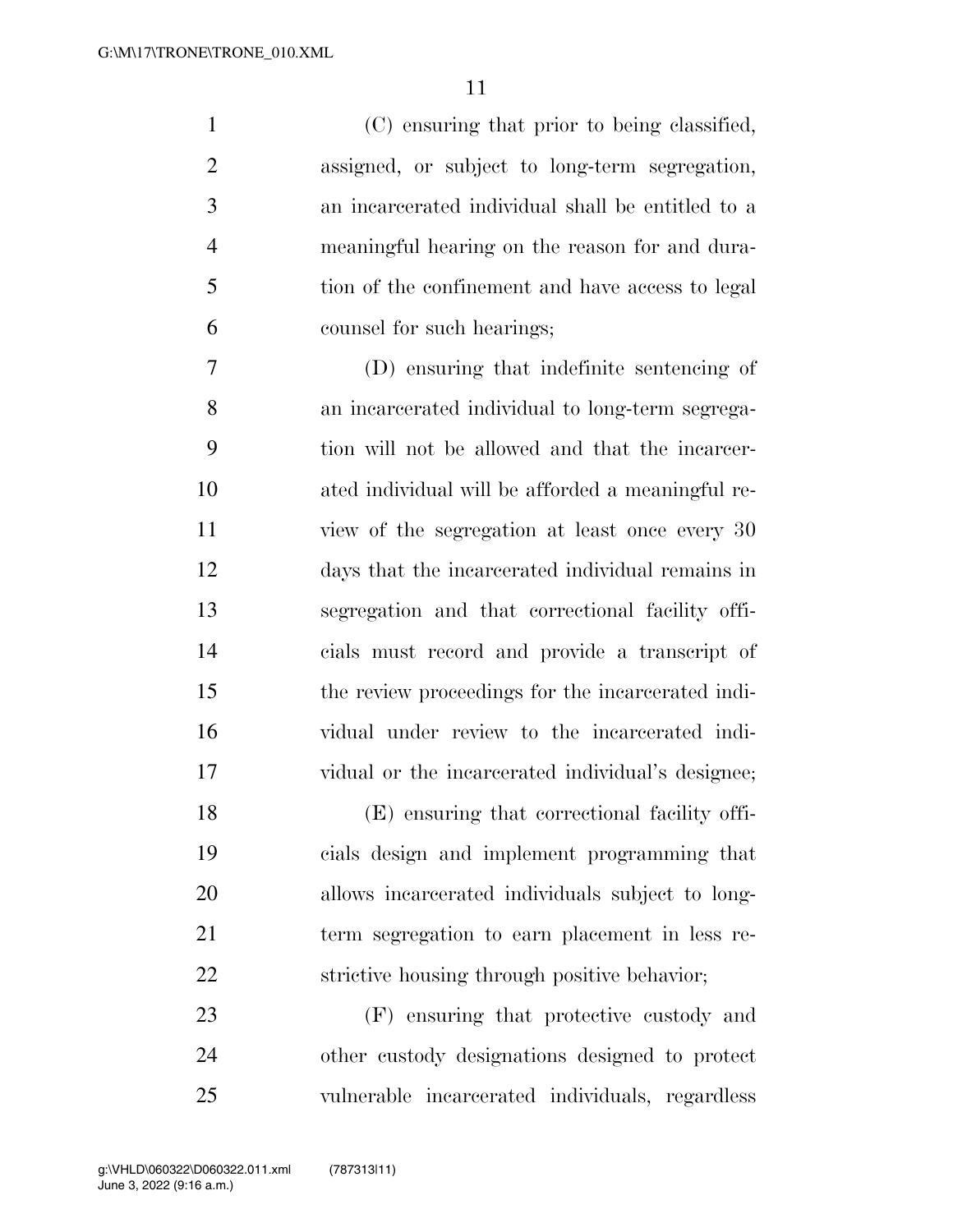| $\mathbf{1}$   | of the reason for vulnerability, are not charac-    |
|----------------|-----------------------------------------------------|
| $\overline{2}$ | terized by solitary confinement or other type of    |
| 3              | isolation conditions, and that incarcerated indi-   |
| $\overline{4}$ | viduals placed in protective custody have access    |
| 5              | to programs, privileges, education, and work op-    |
| 6              | portunities commensurate with general popu-         |
| 7              | lation incarcerated individuals to the extent       |
| 8              | possible;                                           |
| 9              | (G) ensuring that correctional facility offi-       |
| 10             | cials improve access to mental health treatment     |
| 11             | for incarcerated individuals in solitary confine-   |
| 12             | ment;                                               |
| 13             | (H) ensuring that correctional facility offi-       |
| 14             | cials do all that is feasible to make certain that  |
| 15             | incarcerated individuals are not held in solitary   |
| 16             | confinement for any duration;                       |
| 17             | (I) ensuring that correctional facility offi-       |
| 18             | cials develop alternative methods to manage         |
| 19             | issues with incarcerated individuals other than     |
| 20             | solitary confinement;                               |
| 21             | (J) ensuring that correctional facility offi-       |
| 22             | cers do all that is feasible to make certain that   |
| 23             | incarcerated individuals with mental health,        |
| 24             | physical, or cognitive disabilities are not held in |
| 25             | solitary confinement for any duration;              |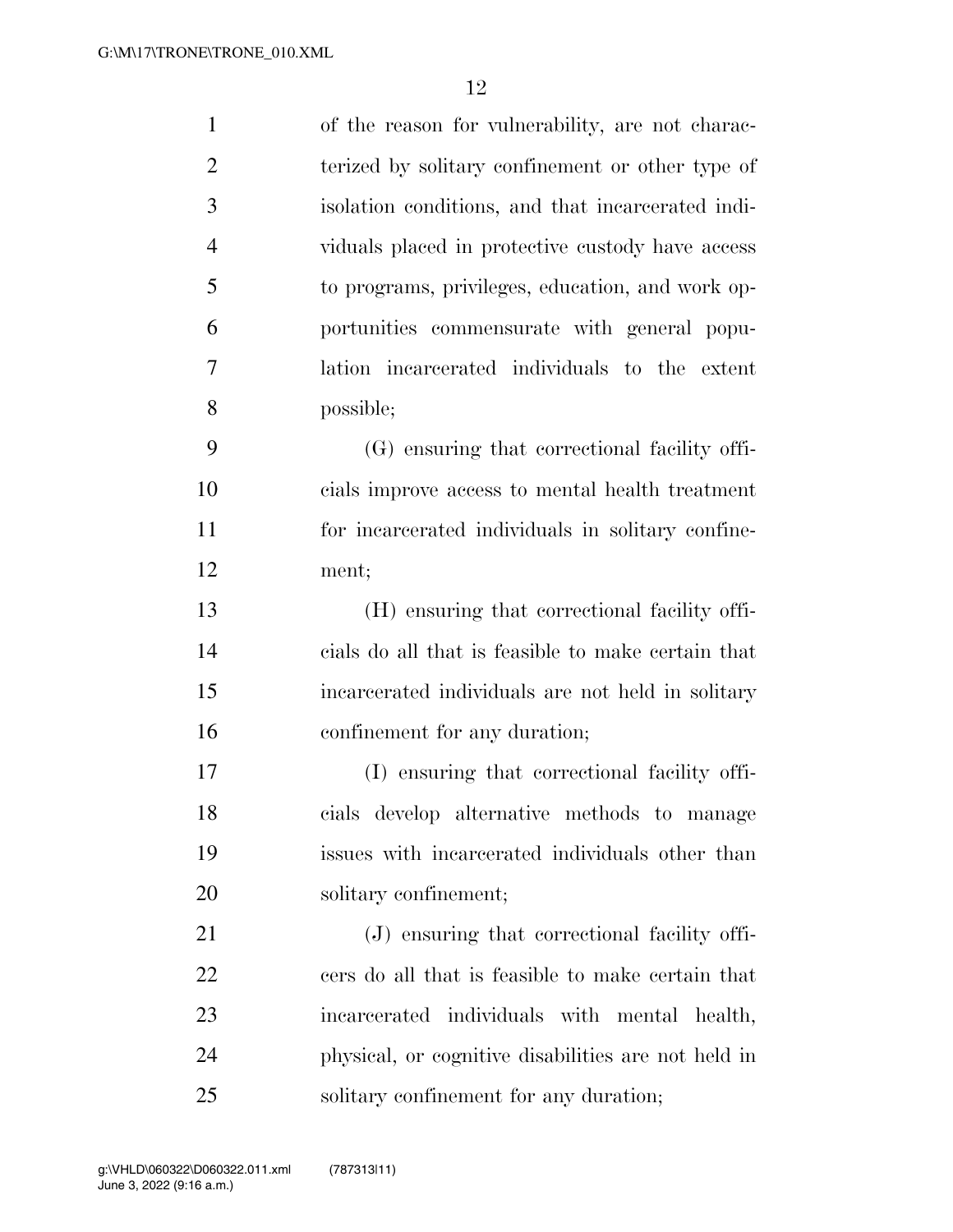(K) ensuring that correctional facility offi- cers do all that is feasible to make certain that pregnant and post-partum women are not held in solitary confinement for any duration; (L) ensuring that correctional facility offi- cers work towards systems that limit the cir- cumstances and conditions under which juve- niles are placed in solitary confinement, in com- pliance with section 5043 of title 18, United States Code; (M) State and local governments making publicly available, on a monthly basis, informa-tion, disaggregated by the demographic charac-

 teristics of incarcerated individuals, on the use of solitary confinement, segregation, and any other form of restrictive housing in correctional facilities in the jurisdiction, including—

 (i) the average daily number and per- centage of incarcerated individuals in each placement;

21 (ii) the total number of such place-ments;

23 (iii) the reasons for such placements; (iv) the duration incarcerated individ-uals spent in each placement;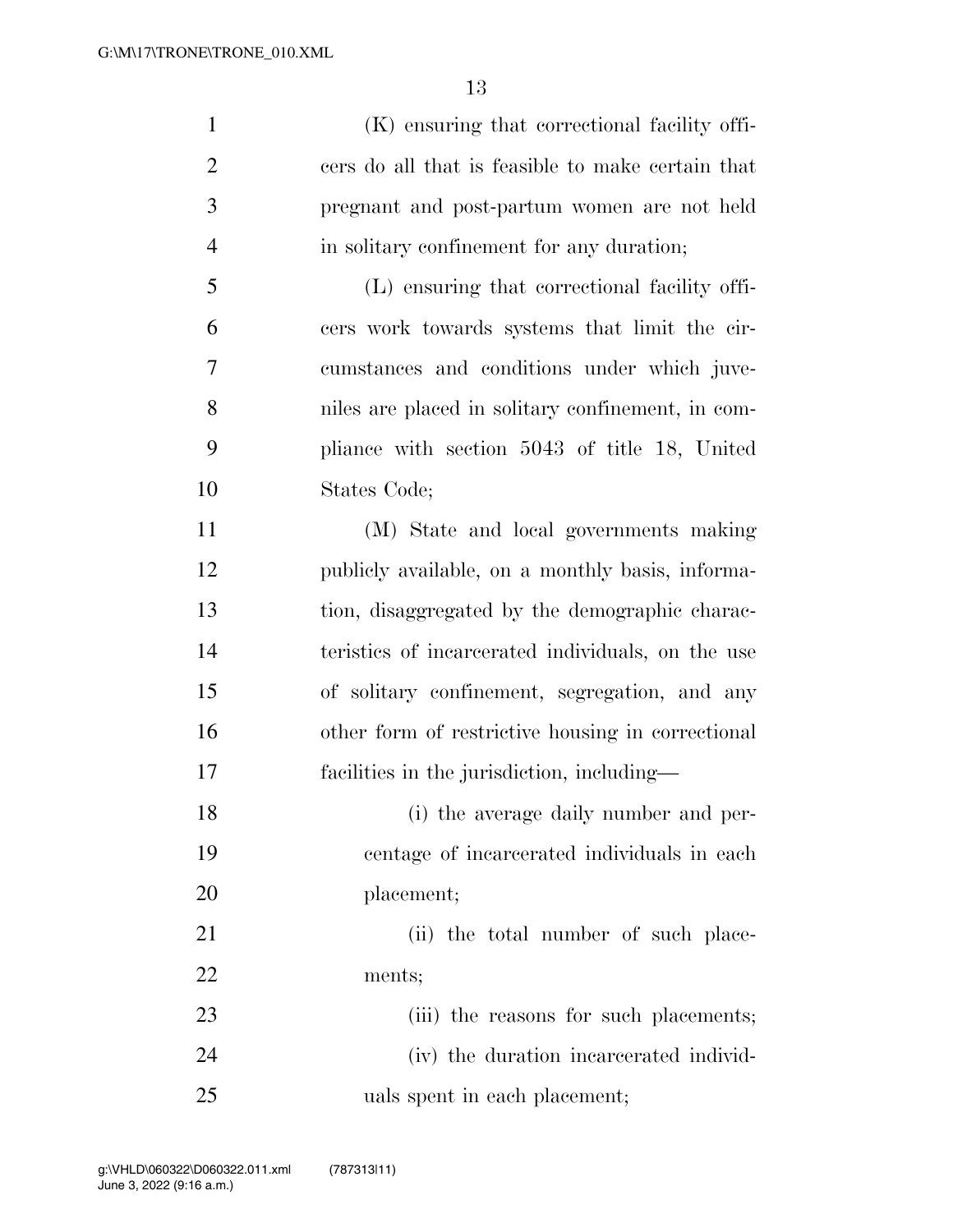| $\mathbf{1}$   | (v) the duration of daily out-of-cell                      |
|----------------|------------------------------------------------------------|
| $\overline{2}$ | time and congregate programming for in-                    |
| 3              | careerated individuals in each placement;                  |
| $\overline{4}$ | and                                                        |
| 5              | (vi) the number and percentage self-                       |
| 6              | harm incidents, suicide attempts, suicides,                |
| 7              | and deaths broken down by cause, for in-                   |
| 8              | carcerated individuals in each placement;                  |
| 9              | (N) ensuring that correctional facilities                  |
| 10             | have in place an independent oversight proc-               |
| 11             | esses related to the use of solitary confinement           |
| 12             | and segregation; and                                       |
| 13             | $(0)$ such other matters as may reasonably                 |
| 14             | be related to the goal of reducing solitary con-           |
| 15             | finement in correctional facilities.                       |
| 16             | (3) LIMITATION.—The Commission shall not                   |
| 17             | propose a recommended standard that would impose           |
| 18             | substantial additional costs compared to the costs         |
| 19             | presently expended by correctional facilities, and         |
| 20             | shall seek to propose standards that reduce the costs      |
| 21             | of incarceration at such facilities.                       |
| 22             | (f) CONSULTATION WITH ACCREDITATION ORGANI-                |
| 23             | zaTIONS.—In developing recommended national standards      |
| 24             | for the reduction of solitary confinement under subsection |
| 25             | (e), the Commission shall consider any standards, laws,    |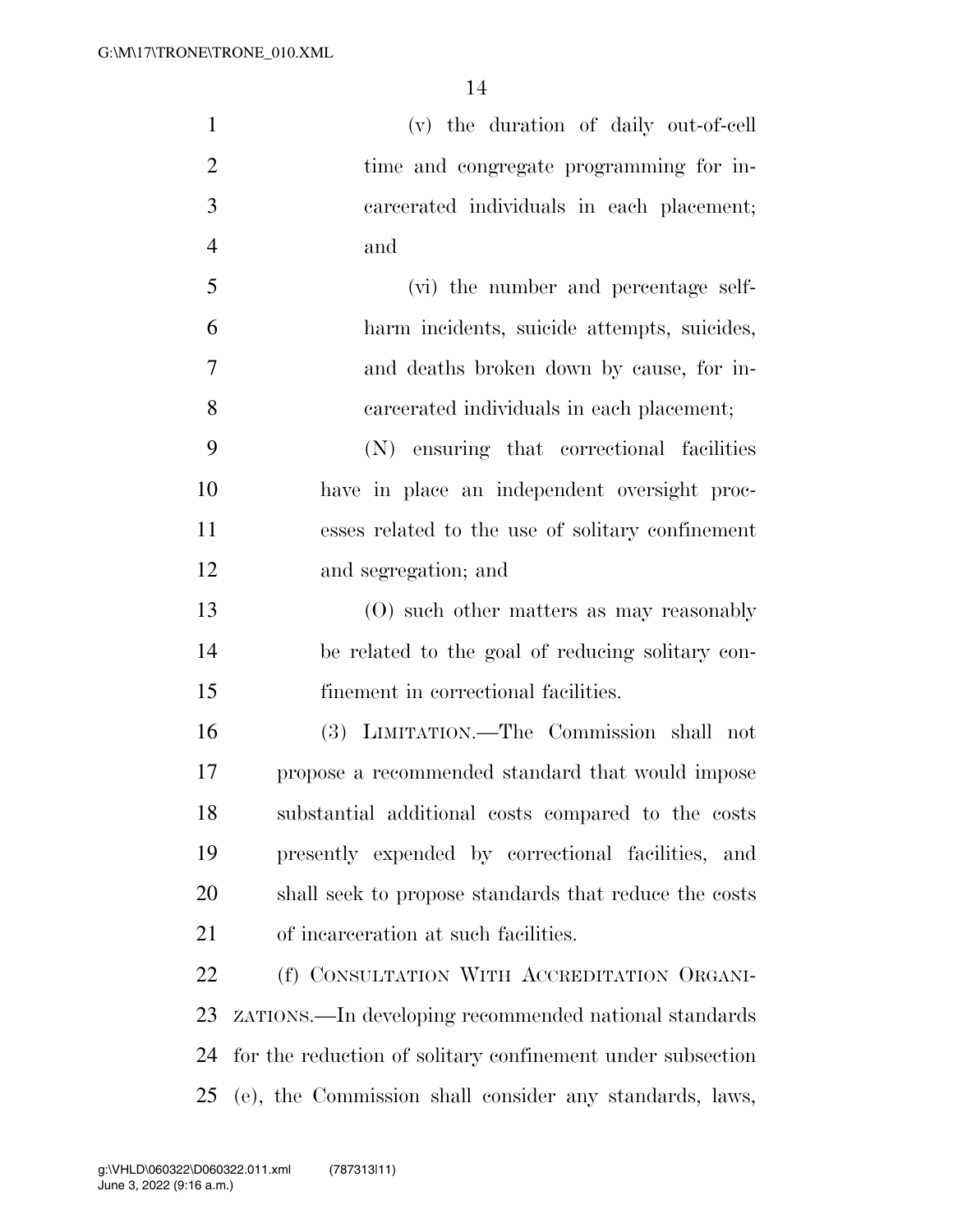and policies that have already been developed, or are being developed simultaneously to the deliberations of the Com- mission. The Commission shall consult with accreditation organizations responsible for the accreditation of correc- tional facilities that have developed or are developing standards related to solitary confinement. The Commis- sion shall also consult with national associations rep- resenting the corrections profession, the legal profession, the medical profession, people who are incarcerated, or any other pertinent professional body that has developed or is developing standards related to solitary confinement.

 $12 \quad$  (g) HEARINGS.—

 (1) IN GENERAL.—The Commission shall hold public hearings. The Commission may hold such hearings, sit and act at such times and places, take such testimony, and receive such evidence as the Commission considers advisable to carry out its du-ties under this section.

 (2) WITNESS EXPENSES.—Witnesses requested to appear before the Commission shall be paid the same fees as are paid to witnesses under section 1821 of title 28, United States Code. The per diem and mileage allowances for witnesses shall be paid from funds appropriated to the Commission.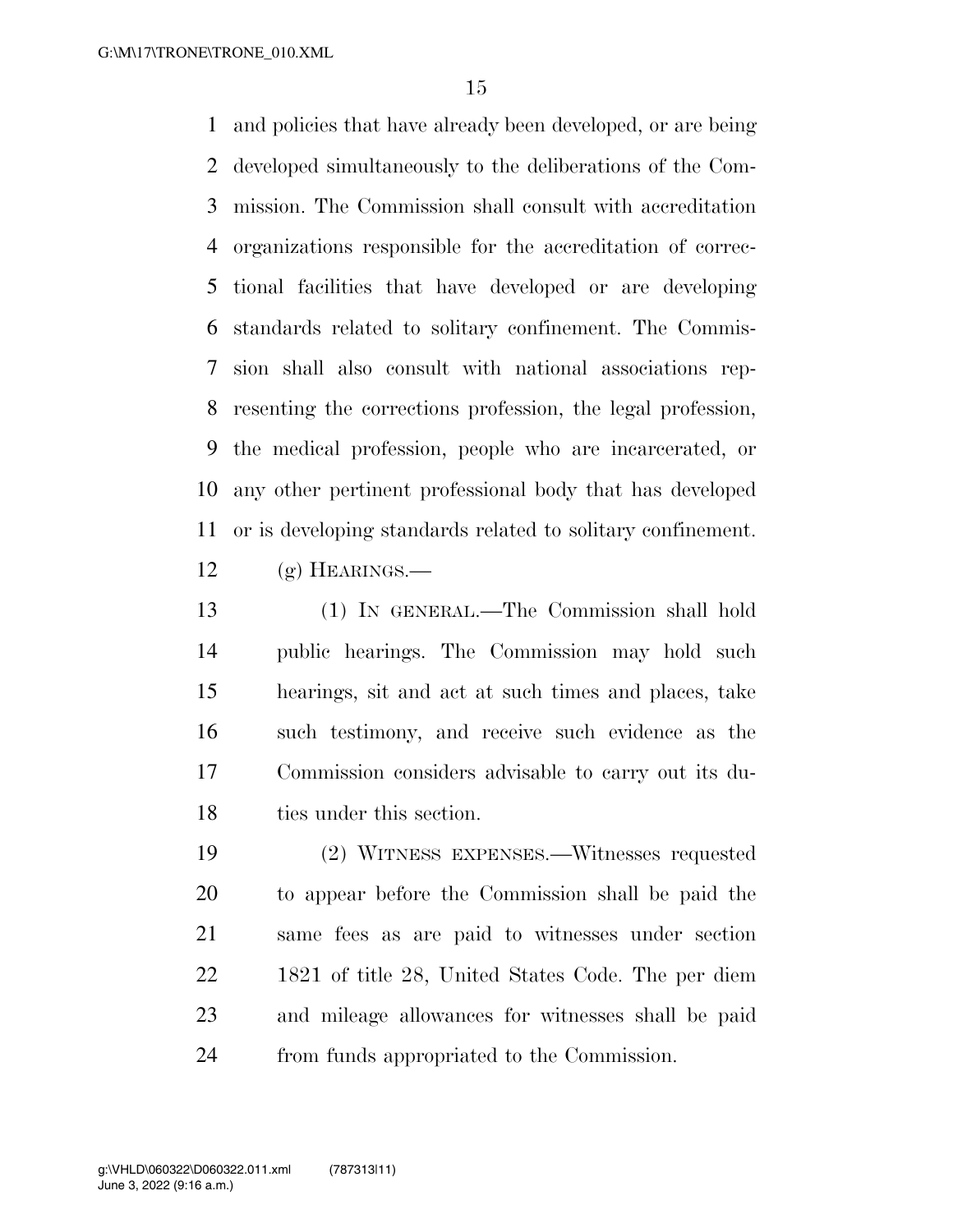(3) VIRTUAL HEARINGS PERMITTED.—Hearings held under this subsection may be held virtually.

 (h) INFORMATION FROM FEDERAL OR STATE AGEN- CIES.—The Commission may secure directly from any Federal department or agency such information as the Commission considers necessary to carry out its duties under this section. The Commission may request the head of any State or local department or agency to furnish such information to the Commission.

(i) PERSONNEL MATTERS.—

 (1) TRAVEL EXPENSES.—The members of the Commission shall be allowed travel expenses, includ- ing per diem in lieu of subsistence, at rates author- ized for employees of agencies under subchapter I of chapter 57 of title 5, United States Code, while away from their homes or regular places of business in the performance of service for the Commission.

 (2) DETAIL OF FEDERAL EMPLOYEES.—With 19 the affirmative vote of  $\frac{2}{3}$  of the Commission, any Federal Government employee, with the approval of the head of the appropriate Federal agency, may be detailed to the Commission without reimbursement, and such detail shall be without interruption or loss of civil service status, benefits, or privileges.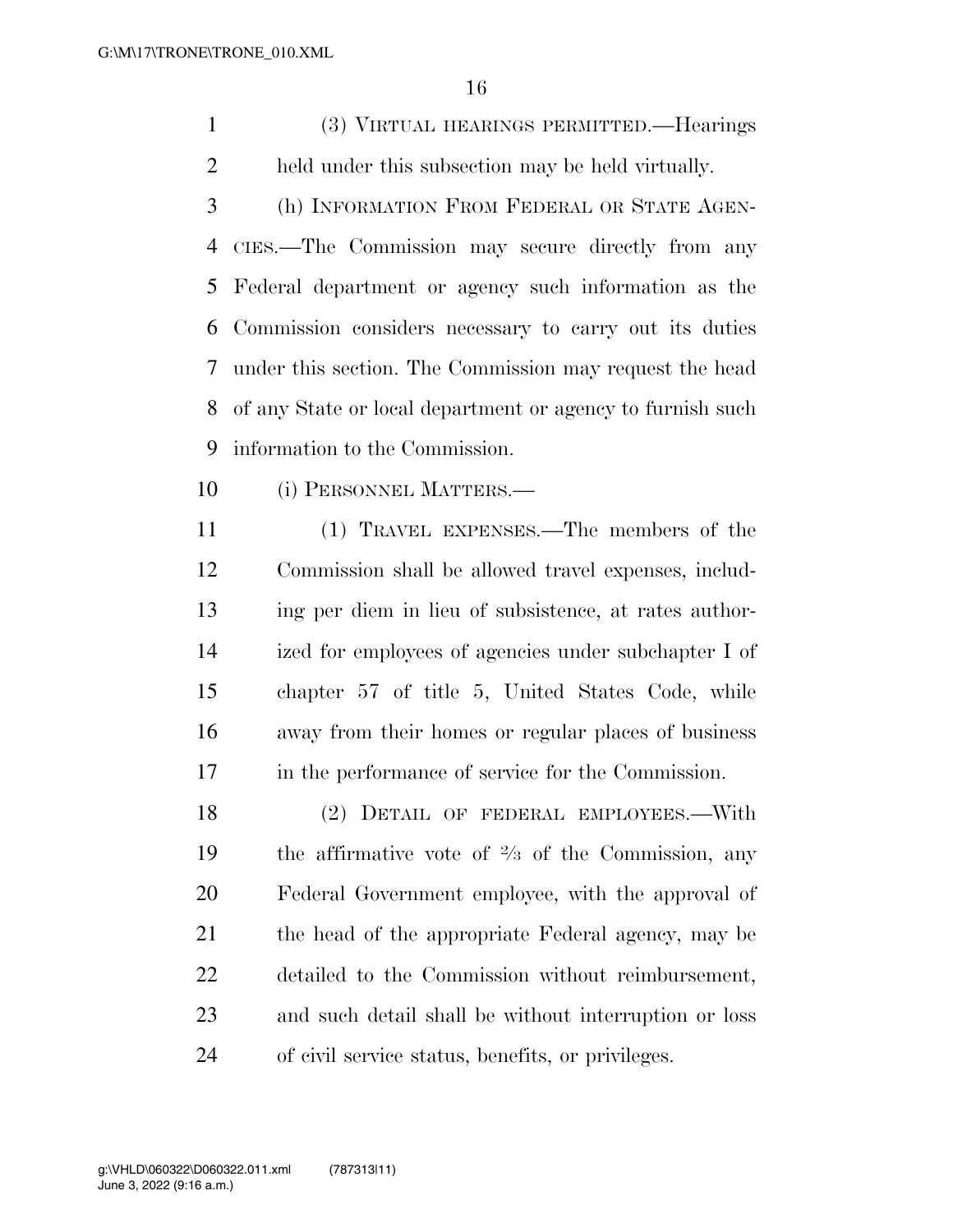(3) PROCUREMENT OF TEMPORARY AND INTER- MITTENT SERVICES.—Upon the request of the Com- mission, the Attorney General shall provide reason- able and appropriate office space, supplies, and ad-ministrative assistance.

(j) CONTRACTS FOR RESEARCH.—

 (1) NATIONAL INSTITUTE OF JUSTICE.—With a 8 <sup>2</sup>/<sub>3</sub> affirmative vote, the Commission may select non- governmental researchers and experts to assist the Commission in carrying out its duties under this Act. The National Institute of Justice shall contract with the researchers and experts selected by the Commission to provide funding in exchange for their services.

 (2) OTHER ORGANIZATIONS.—Nothing in this subsection shall be construed to limit the ability of the Commission to enter into contracts with other entities or organizations for research necessary to carry out the duties of the Commission under this section.

 (k) TERMINATION.—The Commission shall terminate on the date that is 60 days after the date on which the Commission submits the reports required by this section. (l) EXEMPTION.—The Commission shall be exempt from the Federal Advisory Committee Act.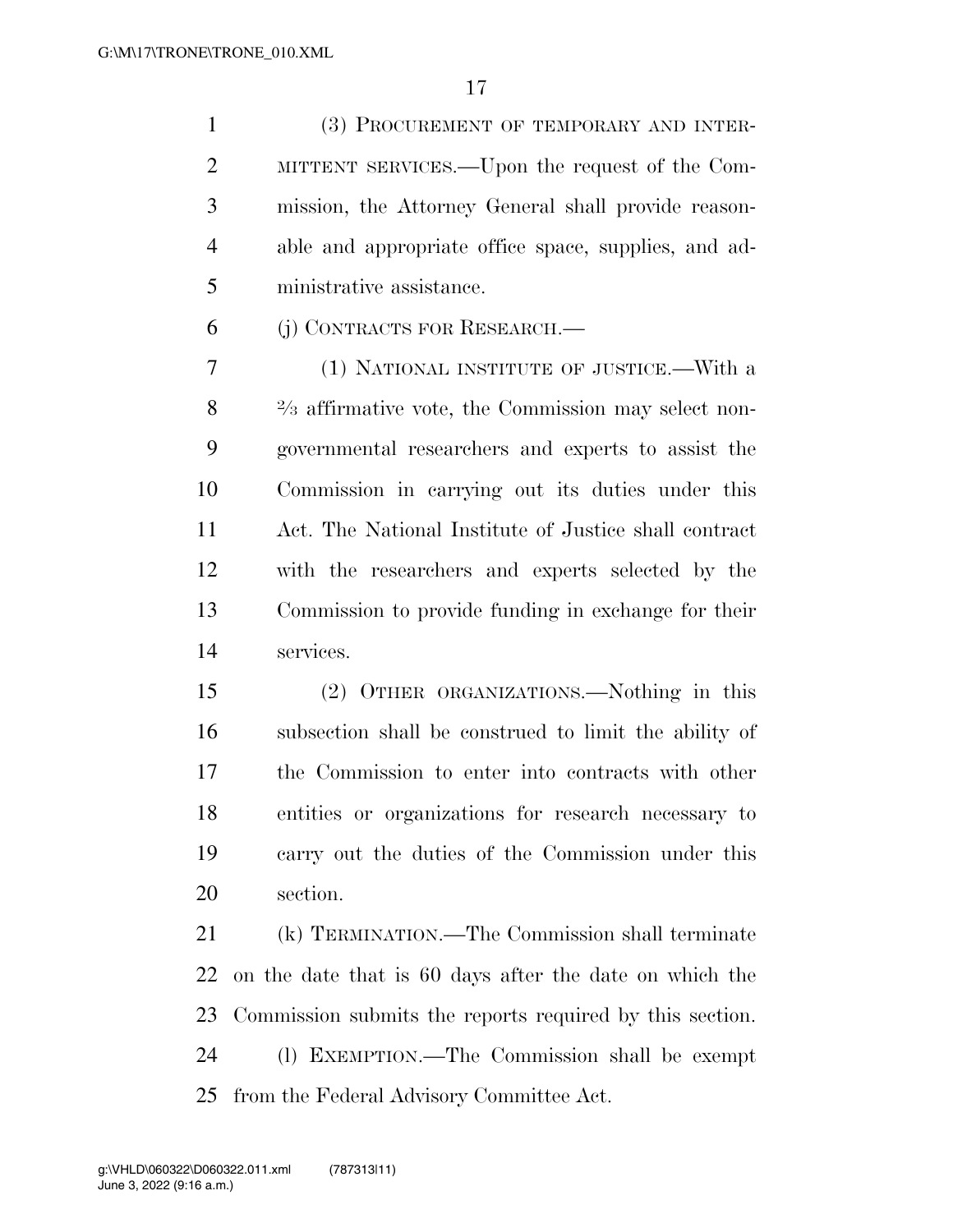(m) AUTHORIZATION OF APPROPRIATIONS.—There is authorized to be appropriated \$500,000 for each of fiscal years 2023 and 2024.

#### **SEC. 4. ADOPTION AND EFFECT OF NATIONAL STANDARDS.**

(a) PUBLICATION OF STANDARDS.—

 (1) FINAL RULE.—Not later than one year after receiving the report specified in section  $(3)(d)(3)$ , the Attorney General shall publish a final rule adopting national standards for the reduction of solitary confinement in correctional facilities.

 (2) INDEPENDENT JUDGMENT.—The standards referred to in paragraph (1) shall be based upon the independent judgment of the Attorney General, after giving consideration to the recommended national standards provided by the Commission under section 3(e), and being informed by such data, opinions, and proposals that the Attorney General determines to be appropriate to consider.

 (3) LIMITATION.—The Attorney General shall not establish a national standard under this section that would impose substantial additional costs com- pared to the costs presently expended by Federal and State correctional systems. The Attorney Gen- eral may, however, provide a list of improvements for consideration by correctional facilities.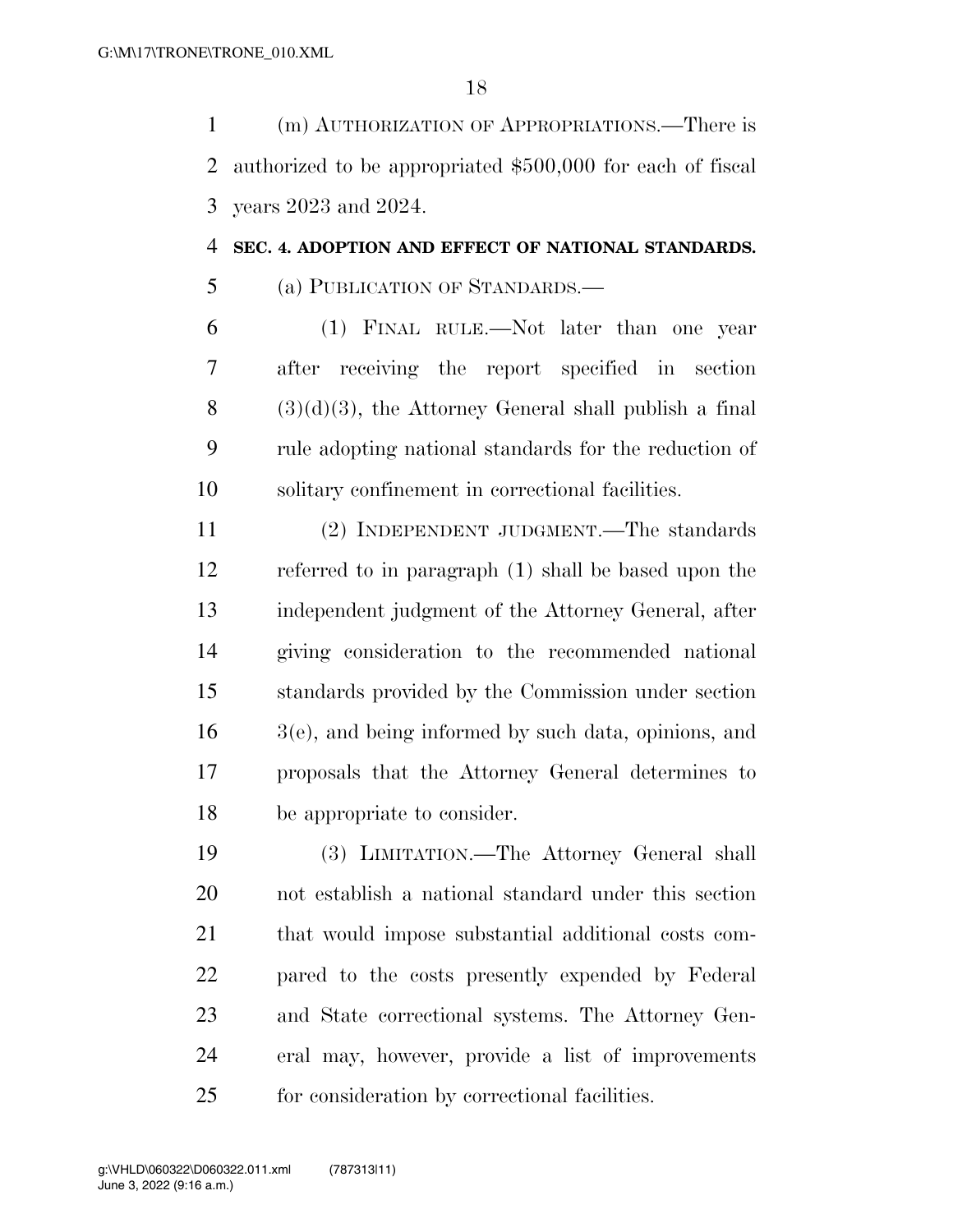(4) TRANSMISSION TO STATES.—Not later than 60 days after publishing the final rule under para- graph (1), the Attorney General shall transmit the national standards adopted under that paragraph to the chief executive of each State, the head of the de- partment of corrections of each State, the head of the department of juvenile justice of each State, and to the appropriate authorities in those units of local government who oversee operations in one or more correctional facilities.

 (b) APPLICABILITY TO FEDERAL AGENCIES.—Imme- diately upon adoption of the final rule under subsection 13 (a)(1), the national standards referred to in subsection (a) shall apply to each Federal agency that detains or incar- cerates individuals (including aliens), and to any entity with which a Federal agency has a contract for the detain-ment or incarceration of individuals.

### **SEC. 5. GRANT PROGRAM FOR MENTAL HEALTH IN COR-RECTIONAL FACILITIES.**

 (a) AUTHORIZATION.—Beginning in the first fiscal year that begins after the date on which the Attorney Gen-22 eral issues the final rule under subsection  $(a)(1)$ , the At- torney General is authorized to make grants to States for the purposes described in subsection (b).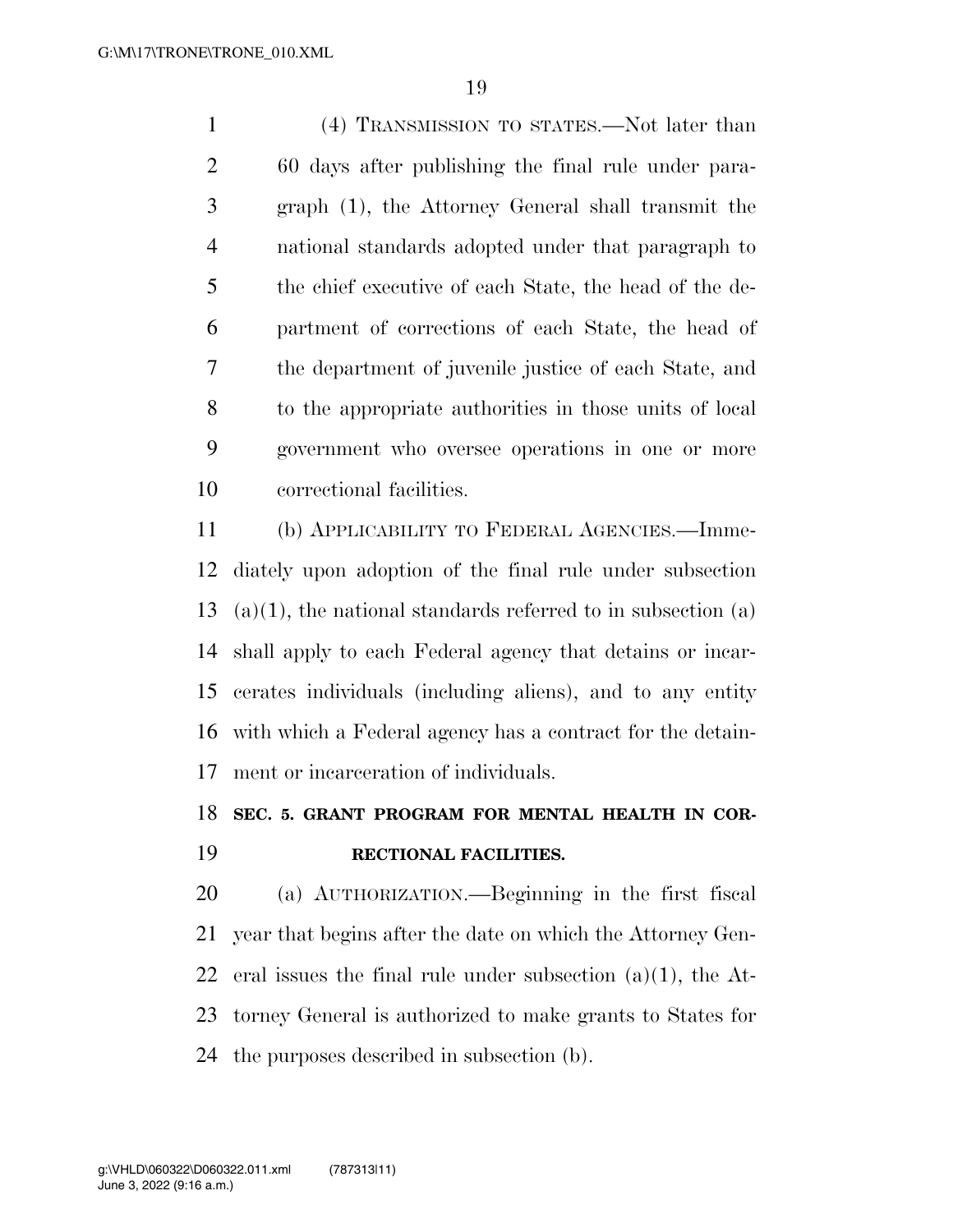(b) USES OF FUNDS.—Grants under this section shall be used solely for purposes of community-based pre- vention and education programs, community-based mental health care, or community-based drug treatment or harm reduction, including for purposes of diversion from incar-ceration or release from incarceration.

 (c) APPLICATION.—The chief executive of a State seeking a grant under this section shall submit to the At- torney General an application at such time, in such man- ner, and containing such information as the Attorney Gen-eral may reasonably require.

 (d) ELIGIBILITY.—In order to be eligible for a grant under this section, a State shall be in compliance with the national standards for the reduction of solitary confine- ment in correctional facilities described in section 4(a)(1). (e) ALLOCATION.—Of the total amount appropriated under this part in any fiscal year—

 (1) 0.4 percent shall be allocated to each of the participating States;

 (2) 7 percent shall be reserved to provide tech- nical assistance to States in complying with the na- tional standards for the reduction of solitary con- finement in correctional facilities described in section  $4(a)(1)$ ; and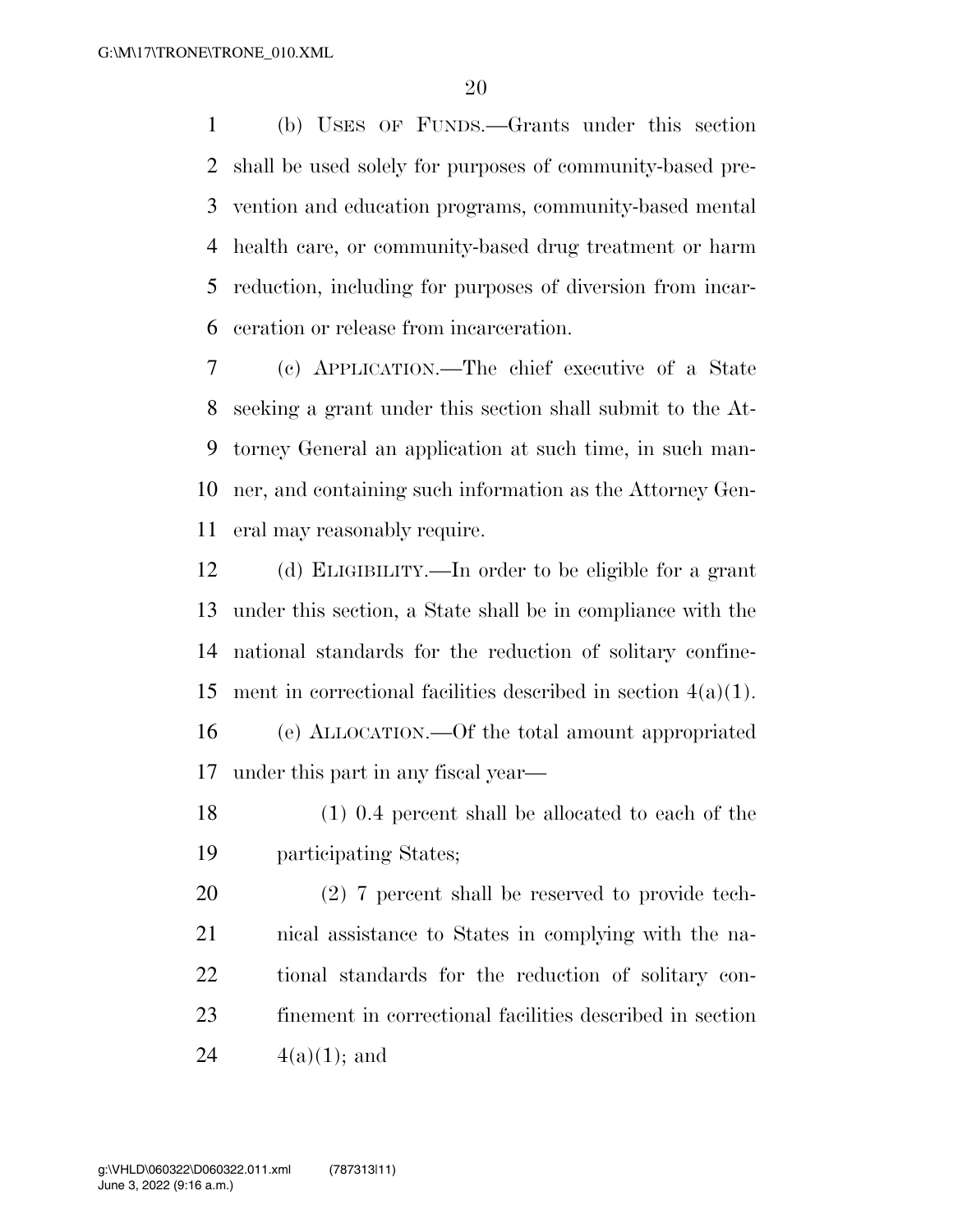(3) of the total funds remaining after the allo- cation under paragraph (1), there shall be allocated to each of the participating States an amount which bears the same ratio to the amount of remaining funds described in this paragraph as the State cor- rectional facility population of such State bears to the total correctional facility population of all the participating States.

 (f) LIMITATION.—Not more than 5 percent of grant funds received by a State may be used for administrative purposes.

 (g) AUTHORIZATION OF APPROPRIATIONS.—There is authorized to be appropriated \$20,000,000 for each of fis-cal years 2023 and 2024 to carry out this section.

#### **SEC. 6. DEFINITIONS.**

 For purposes of this Act, the following definitions shall apply:

 (1) ATTORNEY GENERAL.—The term ''Attorney General'' means the Attorney General of the United States.

 (2) COMMISSION.—The term ''Commission'' means the National Solitary Confinement Study and Reform Commission established under section 3 of this Act.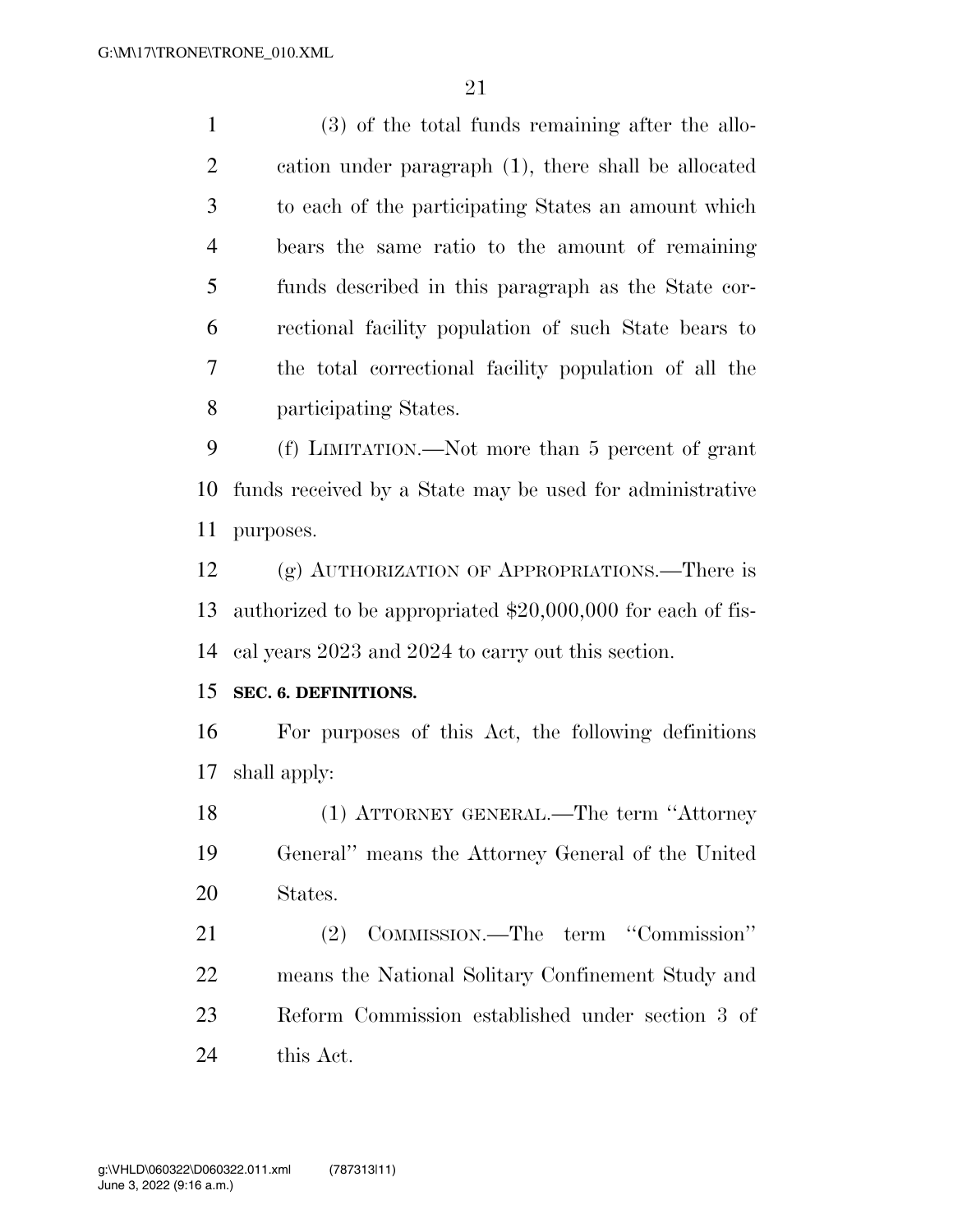(3) LONG-TERM.—The term ''long-term'' means any period lasting more than 15 days in a 60-day period.

 (4) SOLITARY CONFINEMENT.—The term ''soli- tary confinement'' means confinement of an incar- cerated individual or juvenile detainee in a cell or other place, alone or with other persons, with se- verely restricted activity, movement, and social inter-action.

 (5) SEGREGATION.—The term ''segregation'' means housing of an incarcerated individual sepa- rate from the general population of a correctional fa-cility.

 (6) CORRECTIONAL FACILITY.—The term ''cor- rectional facility'' means a Federal, State, local, or privately run prison, jail, or juvenile detention facil-ity.

 (7) STATE.—The term ''State'' means any State of the United States, the District of Columbia, the Commonwealth of Puerto Rico, the Virgin Is- lands, American Samoa, Guam, and the Northern Mariana Islands.